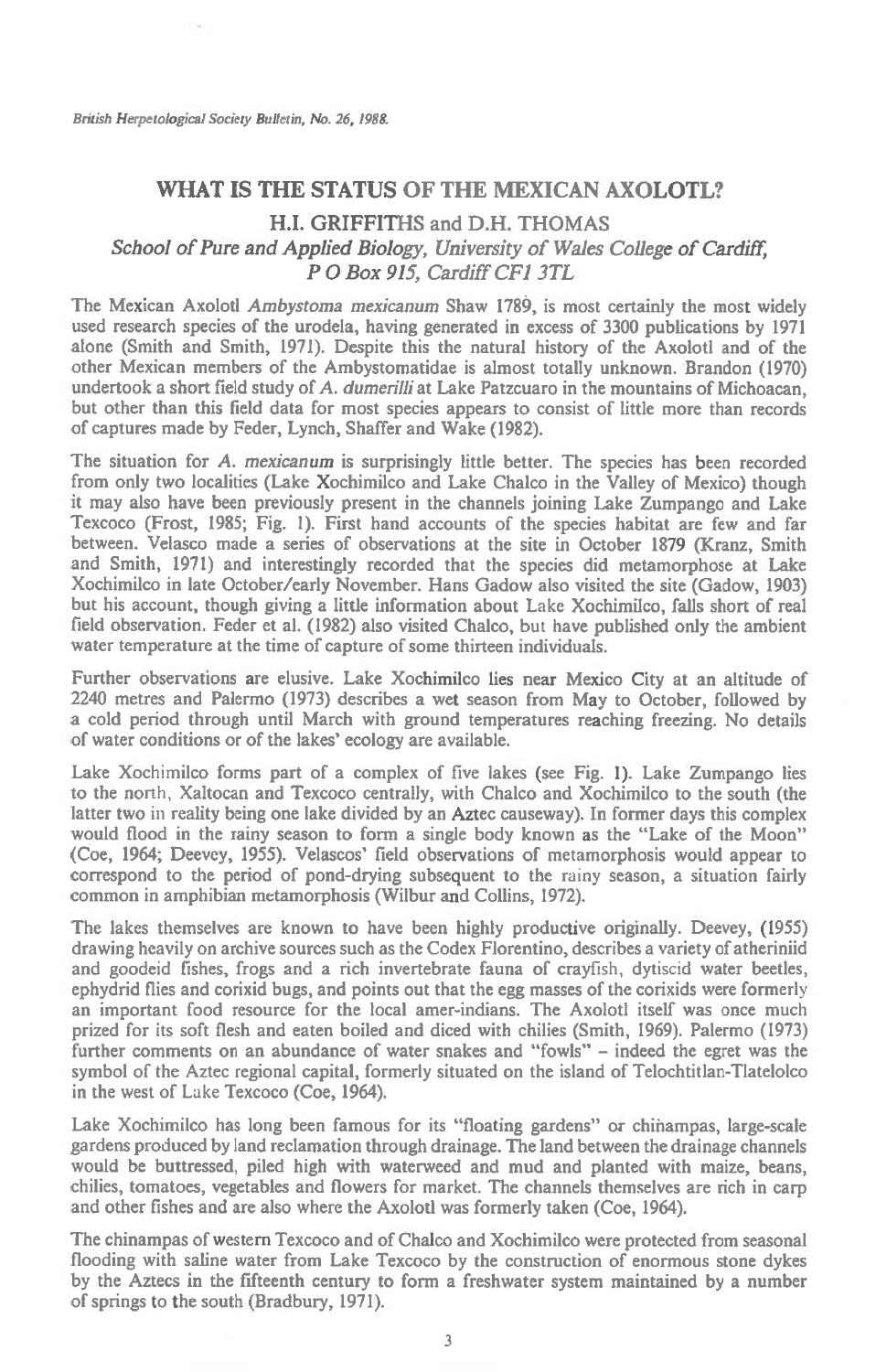

Figure 1. The state of the lakes in the sixteenth century. Coe (1964) shows the area to the west of the broken line as part of Mexico City

Modern times have entailed great changes for the Axolotl, however, principally through land drainage and the growth of Mexico City. The need to protect the chinampas from flooding and to dispose of sewage has led to attempts at draining the lake complex in the seventeenth century, in 1900, and most recently in 1945 with the construction of the Terquisquiae tunnel. These measures have apparently been fairly effective and have resulted in substantial diminution of Lake Texcoco and the loss of Lake Chalco (Deevey, 1955; Bradbury, 1971). Further habitat pressures stem from the drying of the valley through the digging of wells and tapping of springs. Coe (1964) estimated that of six billion cubic metres of water available in the valley each year, 744 million cubic metres were consumed by the population and industries of Mexico City and that much of the remainder evaporated off so that only "isolated puddles" remained of parts of Texcoco and Xochimilco. Presumably the situation has improved little in recent years.